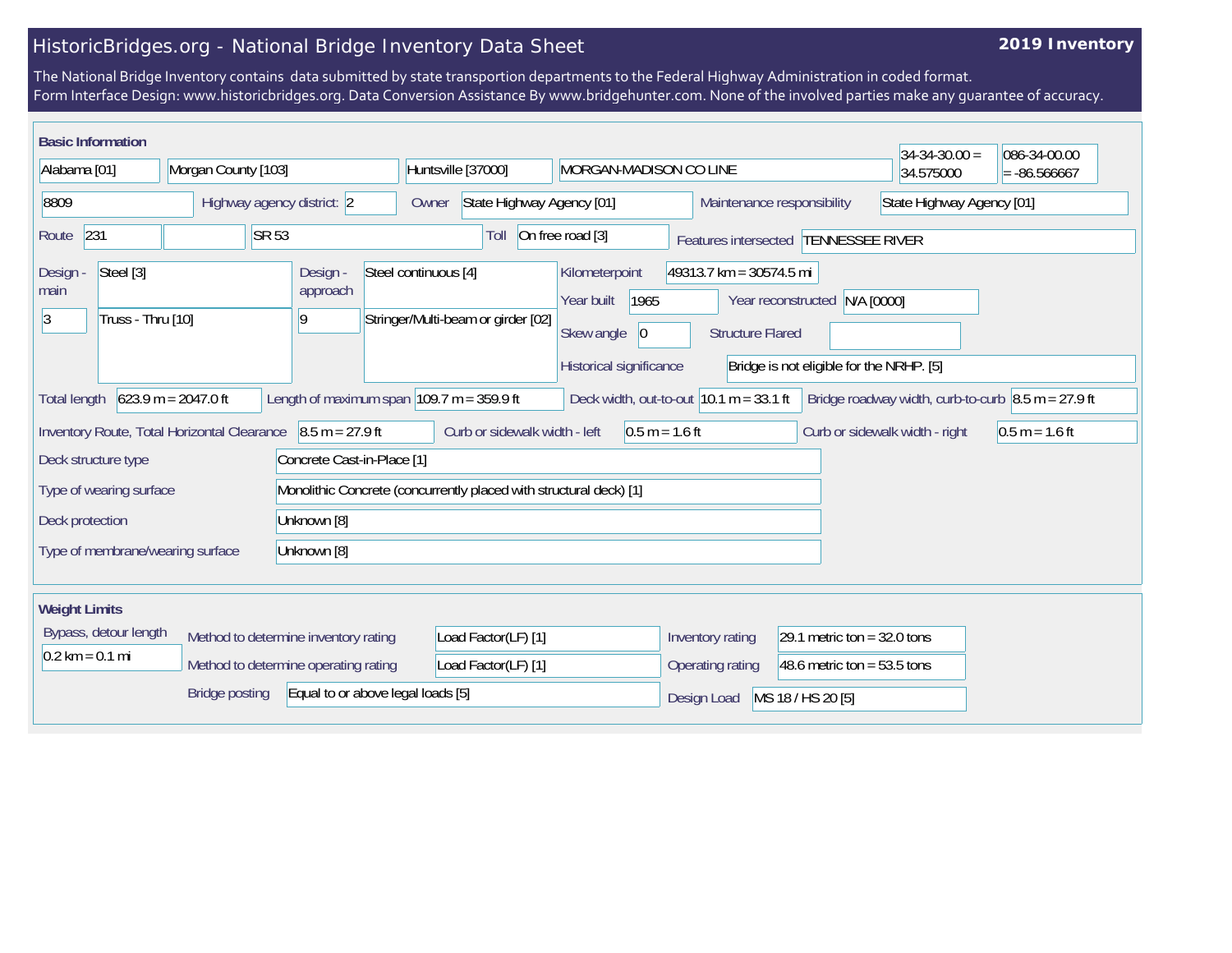| <b>Functional Details</b>                                                                                                             |                                                                                                       |                                                      |                                                       |                                                              |  |  |  |
|---------------------------------------------------------------------------------------------------------------------------------------|-------------------------------------------------------------------------------------------------------|------------------------------------------------------|-------------------------------------------------------|--------------------------------------------------------------|--|--|--|
| 10175<br>Average daily truck traffi 3<br>Average Daily Traffic                                                                        | Year 2013<br>%                                                                                        | Future average daily traffic                         | 2033<br>13226<br>Year                                 |                                                              |  |  |  |
| Road classification<br>Principal Arterial - Other (Rural) [02]                                                                        | Lanes on structure 2                                                                                  |                                                      | Approach roadway width                                | $12.8 m = 42.0 ft$                                           |  |  |  |
| Type of service on bridge Highway [1]                                                                                                 | Direction of traffic                                                                                  | - way traffic [1]                                    |                                                       | Bridge median Open median [1]                                |  |  |  |
| Parallel structure designation                                                                                                        | The left structure of parallel bridges. This structure carries traffic in the opposite direction. [L] |                                                      |                                                       |                                                              |  |  |  |
| Type of service under bridge<br>Waterway [5]                                                                                          | Lanes under structure<br>$\overline{0}$                                                               | Navigation control                                   |                                                       | Navigation control on waterway (bridge permit required). [1] |  |  |  |
| $20.1 m = 65.9 ft$<br>Navigation vertical clearanc                                                                                    |                                                                                                       | Navigation horizontal clearance $106.7$ m = 350.1 ft |                                                       |                                                              |  |  |  |
| Minimum navigation vertical clearance, vertical lift bridge $\vert$ 0 m = 0.0 ft                                                      |                                                                                                       | Minimum vertical clearance over bridge roadway       |                                                       | $ 4.93 \text{ m} = 16.2 \text{ ft}$                          |  |  |  |
| Minimum lateral underclearance reference feature Feature not a highway or railroad [N]                                                |                                                                                                       |                                                      |                                                       |                                                              |  |  |  |
| Minimum lateral underclearance on left $0 = N/A$<br>Minimum lateral underclearance on right 99.9 = Unlimited                          |                                                                                                       |                                                      |                                                       |                                                              |  |  |  |
| Minimum vertical underclearance reference feature Feature not a highway or railroad [N]<br>Minimum Vertical Underclearance $ 0 = N/A$ |                                                                                                       |                                                      |                                                       |                                                              |  |  |  |
| Appraisal ratings - underclearances N/A [N]                                                                                           |                                                                                                       |                                                      |                                                       |                                                              |  |  |  |
|                                                                                                                                       |                                                                                                       |                                                      |                                                       |                                                              |  |  |  |
| <b>Repair and Replacement Plans</b>                                                                                                   |                                                                                                       |                                                      |                                                       |                                                              |  |  |  |
| Type of work to be performed                                                                                                          | Work to be done by contract [1]<br>Work done by                                                       |                                                      |                                                       |                                                              |  |  |  |
| Bridge rehabilitation because of general structure<br>deterioration or inadequate strength. [35]                                      | Bridge improvement cost<br>14117000                                                                   | Roadway improvement cost                             | 1412000                                               |                                                              |  |  |  |
|                                                                                                                                       | Length of structure improvement                                                                       | $623.9 m = 2047.0 ft$                                | Total project cost<br>15529000                        |                                                              |  |  |  |
|                                                                                                                                       | 2019<br>Year of improvement cost estimate                                                             |                                                      |                                                       |                                                              |  |  |  |
|                                                                                                                                       | Border bridge - state                                                                                 |                                                      | Border bridge - percent responsibility of other state |                                                              |  |  |  |
|                                                                                                                                       | Border bridge - structure number                                                                      |                                                      |                                                       |                                                              |  |  |  |